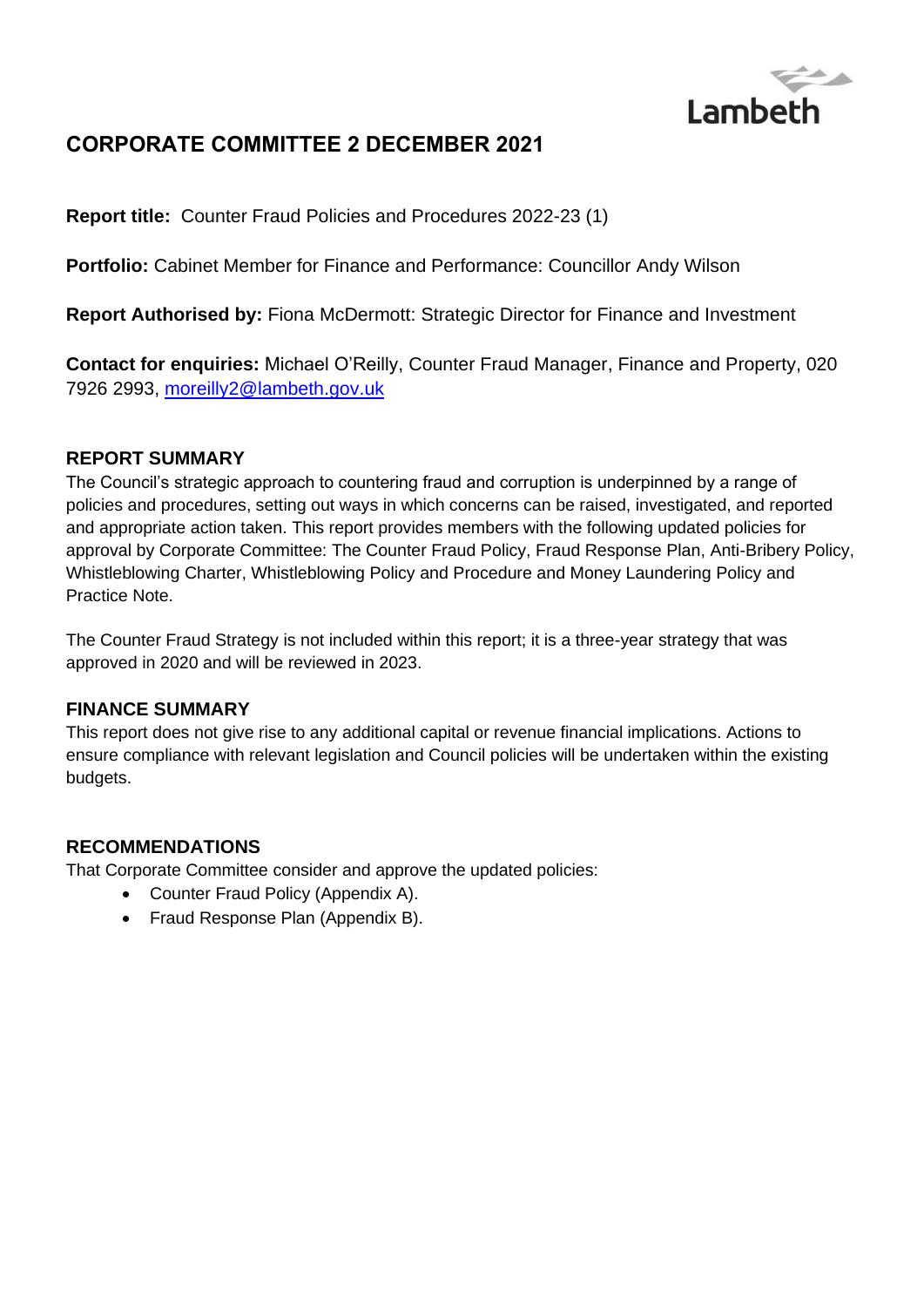# **1. CONTEXT**

1.1 The Corporate Committee performs the 'Audit Committee' role at Lambeth. This includes approving the Counter Fraud policies and procedures every year.

The other policies overseen by Counter Fraud will be updated and shared with Committee in January and March 2022 as detailed below. Sharing the updated policies over three meetings will allow more time for Committee to analyse each policy and seek clarification on any elements of individual policies:

- **a)** Whistleblowing Charter January 2022
- **b)** Whistleblowing Policy and Procedure January 2022
- **c)** Anti-Bribery Policy March 2022
- **d)** Money Laundering Policy and Practice Note March 2022

## **2. PROPOSAL AND REASONS**

- 2.1 The report provides Members with revisions to the Council's counter fraud and corruption policies which are proposed to the Committee for approval following the annual review of all such policies by officers.
- 2.2 A summary of the items attached as appendices is included below, including an outline of any key changes to the documents from the previous year.

**A. Counter Fraud Policy** – there have been no significant changes to this policy other than ensuring references to officers are up to date.

**B. Fraud Response Plan** – there have been no significant changes to this plan other than ensuring references to officers are up to date.

- 2.3 It is important that the Council has policies and procedures in place that are fit for purpose and are effective in preventing, detecting, and investigating fraud where it occurs. The review of the counter fraud policies and procedures was identified as being a key aspect of the governance requirements for audit committees as set out by CIPFA in their publication on the Role of the Head of Internal Audit. In the main, only minor changes were required, including reflecting changes in the Council's officer structure and responsibilities. The updated policies are presented in the appendices to this report for approval, can be located [here,](https://moderngov.lambeth.gov.uk/ieIssueDetails.aspx?IId=64298&PlanId=0&Opt=3#AI49744) and are summarised as follows:
- 2.4 The Counter Fraud Policy as sets out the Council's commitment to:
	- **Deterring fraud** by publicising the outcome of proven fraud cases and sanctions achieved.
	- **Preventing fraud** to protect vital services to its residents and the local community.
	- **Investigating** and **detecting fraud** where concerns are raised, including referral to the police in the most serious of fraud cases.
	- **Pursuing all available sanctions** where fraud is proven.
	- **Recovering losses** resulting from fraud, including using our financial investigator, in appropriate cases, to recover losses through proceeds of crime legislation and civil proceedings. This will involve applying for unlawful profit orders from the courts to recover profits made by council tenants who have sublet their property.
	- **Joint working** and liaison with other organisations to investigate fraud and recover losses, including assisting the Department for Work and Pensions (DWP) Single Fraud investigation Service who carry out housing benefit investigations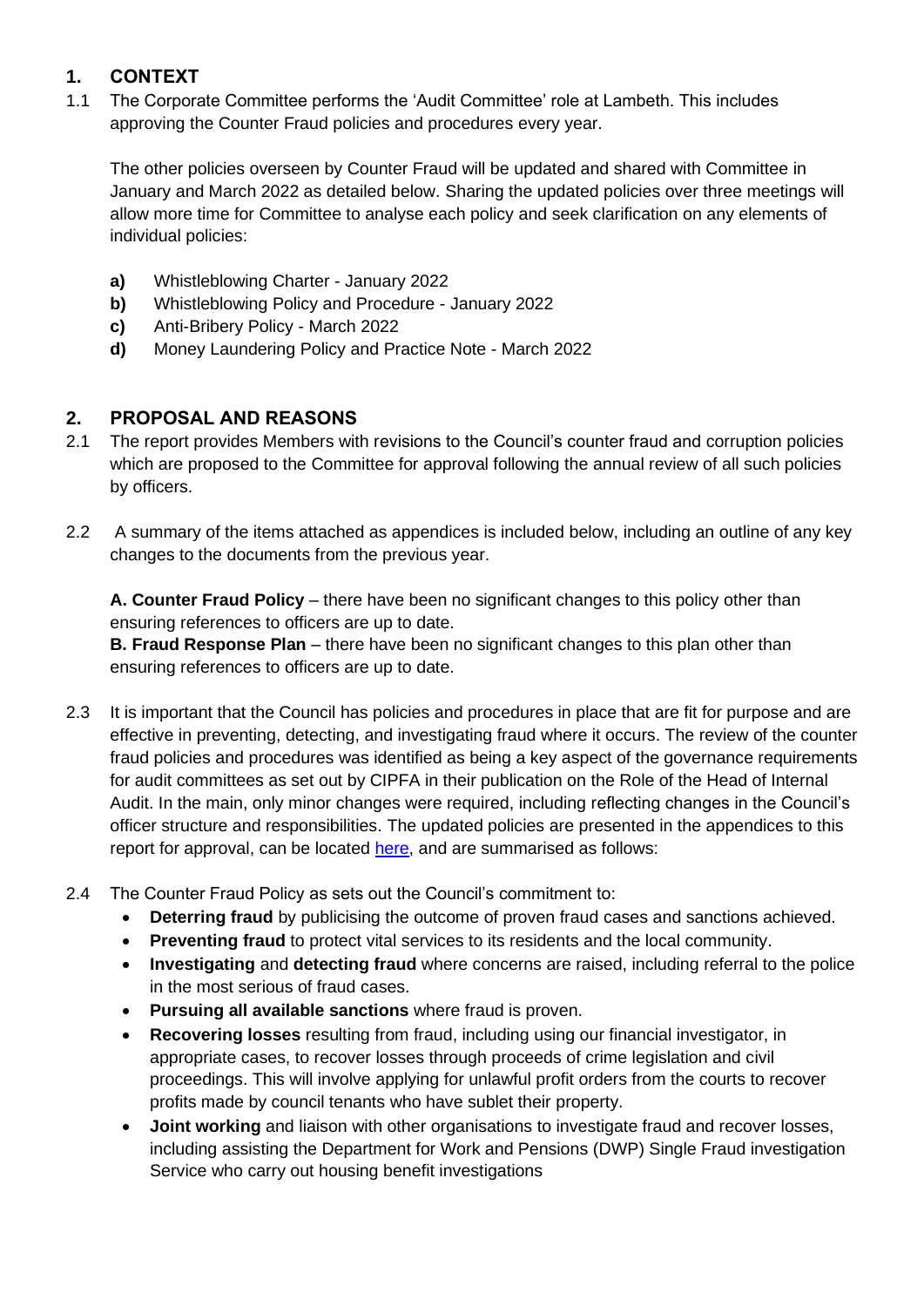2.5 The Fraud Response Plan supports the Counter Fraud Policy and is made available to all members, staff, agency workers and contractors. The Fraud Response Plan includes details of all the channels available for concerns to be reported and the actions that the Council will take in dealing with allegations and cases where fraud is proven.

# **3. FINANCE**

3.1 This report does not give rise to any additional capital or revenue financial implications. Actions to ensure compliance with relevant legislation and Council policies will be undertaken within the existing budgets.

## **4. LEGAL AND DEMOCRACY**

4.1 There were no further comments from Democratic Services.

## **5. CONSULTATION AND CO-PRODUCTION**

5.1 Officers and Members were consulted in drafting this report

## **6. RISK MANAGEMENT**

- 6.1 Failure to deliver the Counter Fraud Service would result in fraud not being tackled effectively.
- 6.2 Fraud and corruption risks considered as part of the Council's risk management arrangements. Implementing programmes and controls to prevent, deter and detect fraudulent and related activity will mitigate the council's exposure to fraud risks and minimise losses

## **7. EQUALITIES IMPACT ASSESSMENT**

7.1 An EIA has been suggested by Legal Services for all Counter Fraud policies. This is being prepared and should be finalised prior to the next Committee meeting.

## **8. COMMUNITY SAFETY**

8.1 Not applicable.

#### **9. ORGANISATIONAL IMPLICATIONS Environmental**

9.1 None

#### **Health**

9.2 None

## **Corporate Parenting**

9.3 None

## **Staffing and accommodation**

9.4 None

#### **Responsible Procurement**

9.5 None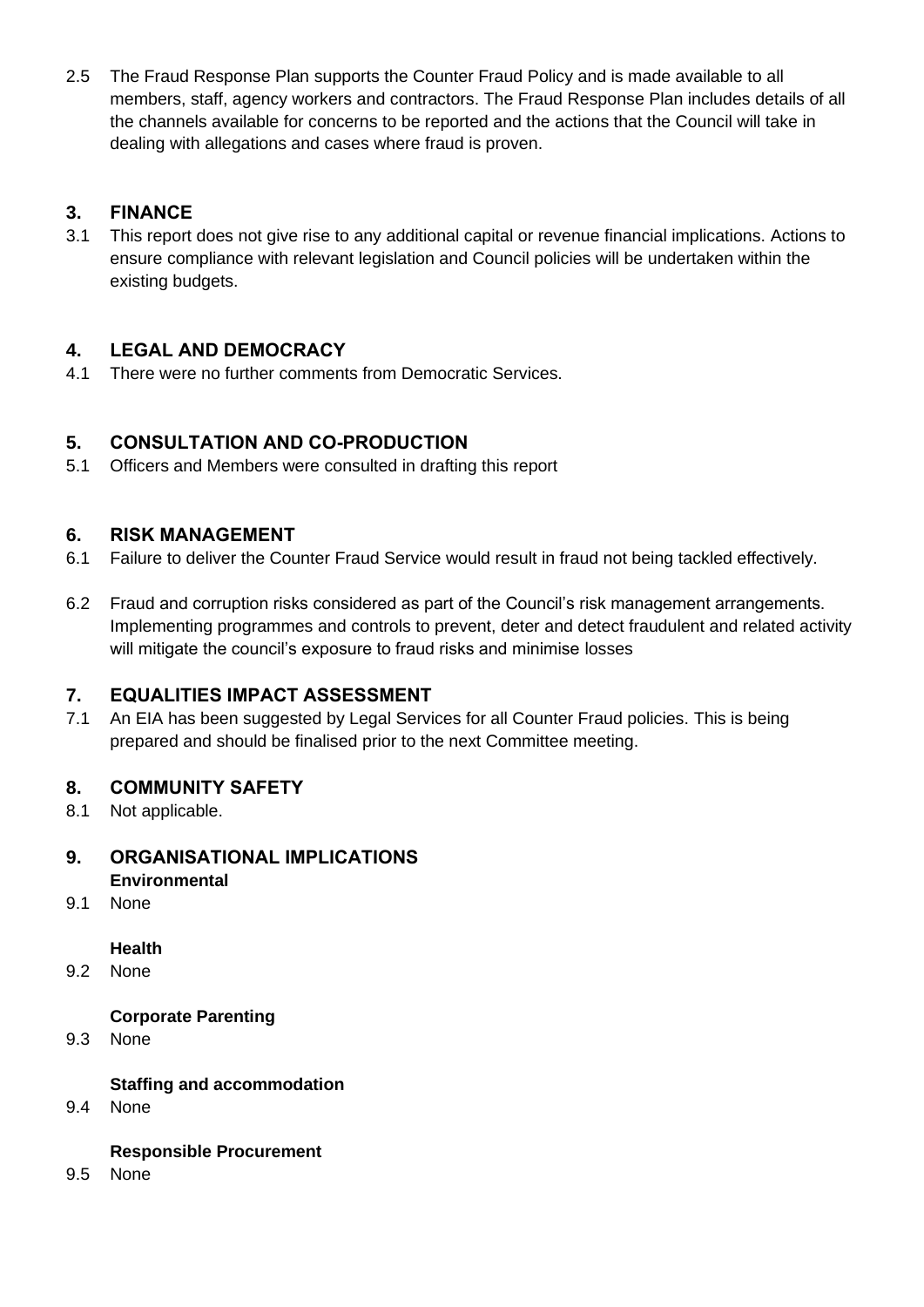# **10. TIMETABLE FOR IMPLEMENTATION**

10.1 Not applicable.